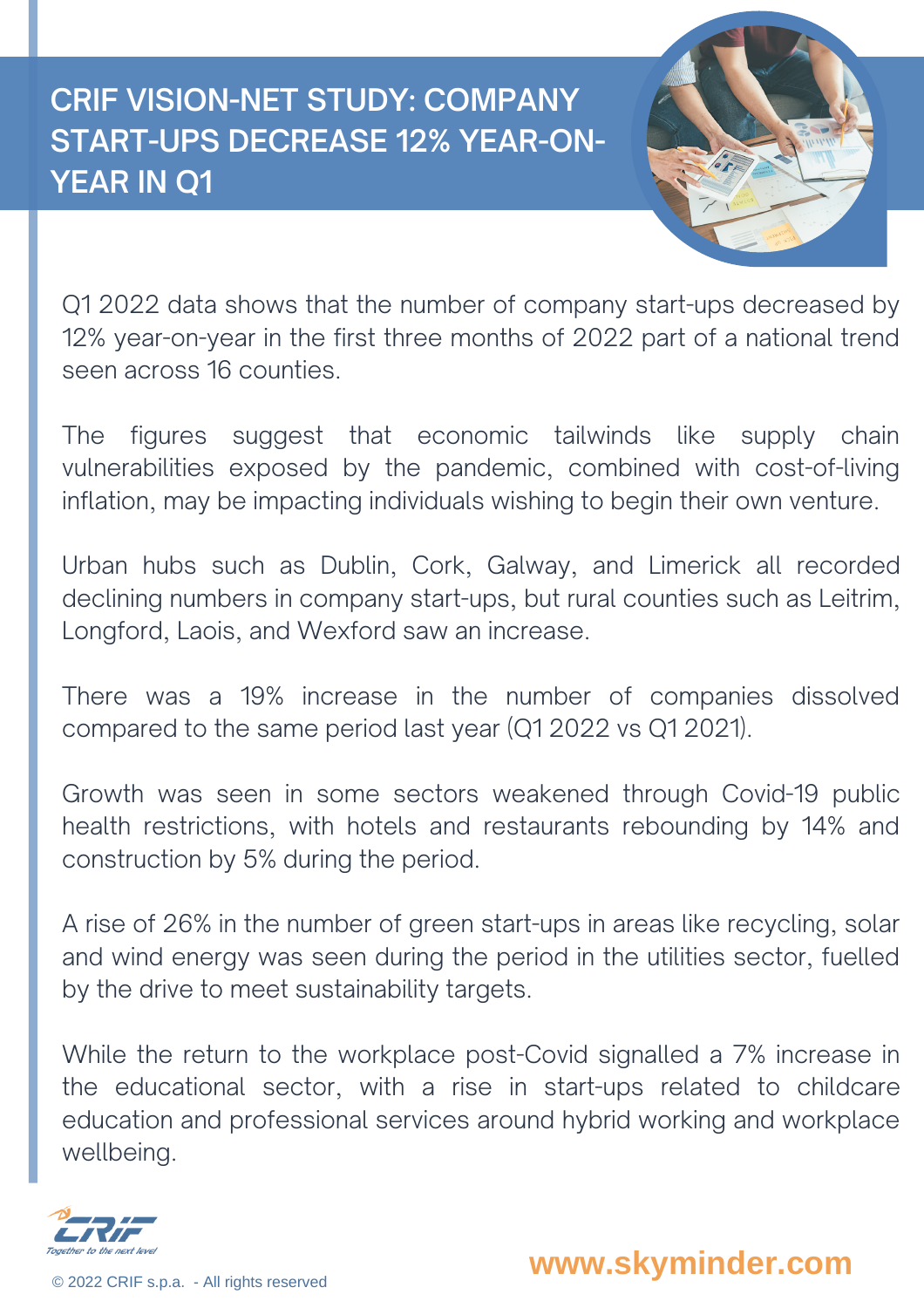## **CRIF VISION-NET STUDY: COMPANY START-UPS DECREASE 12% YEAR-ON-YEAR IN Q1**



## SECTORAL ANALYSIS

Sectors that saw year-on-year start-up growth include electricity, water and gas supply (26%), hospitality (14%), education (7%), and construction (5%).

Wholesale and retail trade (-43%), manufacturing (-32%), and real estate (-4%) all saw a YoY decrease.

The quarterly data suggests the hotels and restaurants (+14%) and construction (+5%) sectors have rebounded following Government Covid restrictions, while the electricity, gas and water supply sector (+26%) has also made significant gains in Q1. According to the data:

## REGIONAL OVERVIEW: Q1 2022 VS Q1 2021

16 counties in the Republic of Ireland experienced a YoY decline in new company registrations in Q1 2022.

Although Dublin accounted for the largest number of new start-ups, recording a total of 2,389 registrations, the number was still a 17% YoY decrease. Cork saw a total of 602 new start-ups (-5%), Galway recorded 206 (-18%), and Limerick recorded 185 (-3%).

Ten counties in the Republic of Ireland experienced a YoY increase in new company registrations. Among these counties, Leitrim (+42%), Longford (+35%),and Laois (+21%) recorded the highest percentage growth.



© <sup>2022</sup> CRIF s.p.a. - All rights reserved **www.skyminder.com**